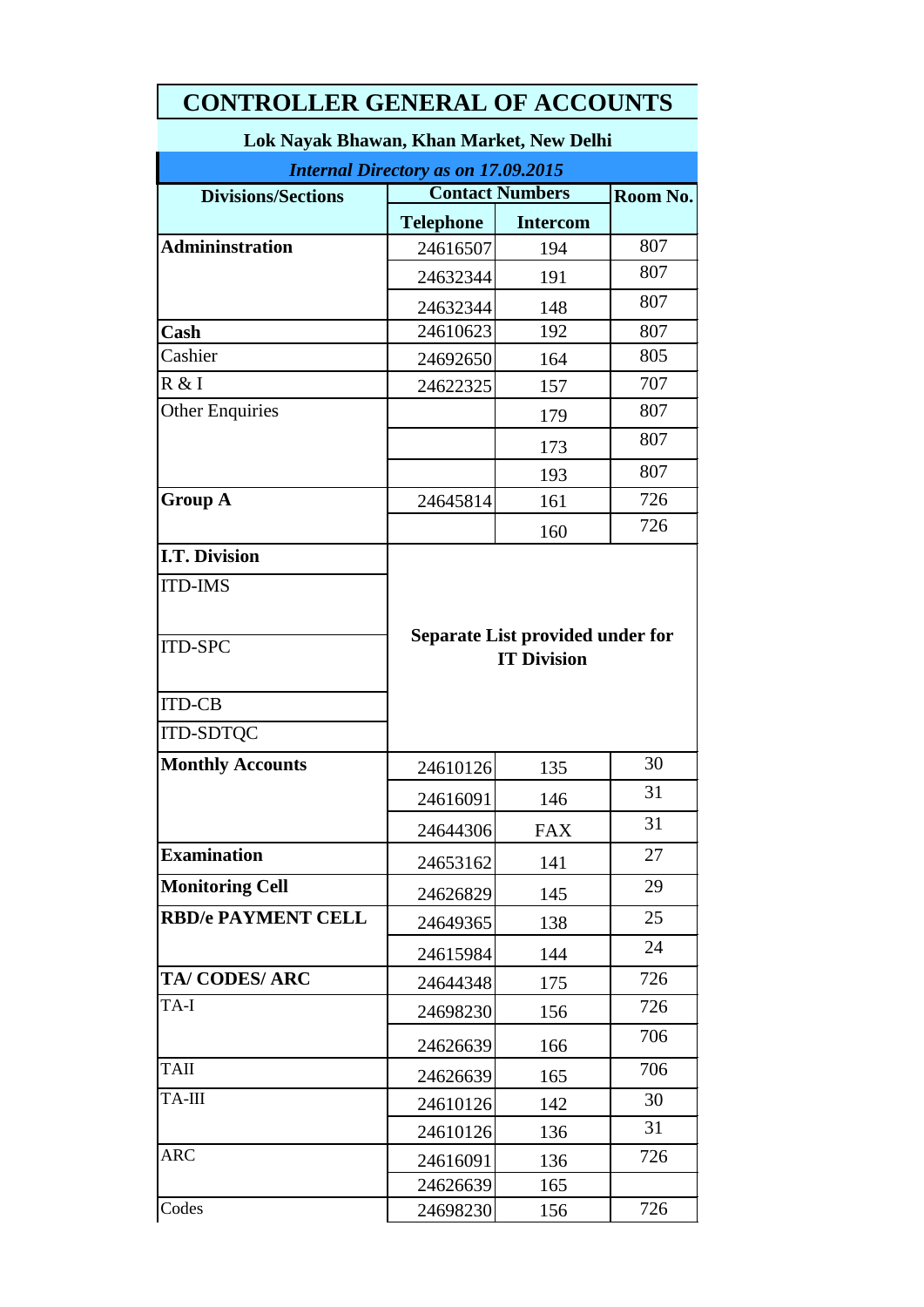| 24616029                 |     | 726                              |  |
|--------------------------|-----|----------------------------------|--|
| 24698319                 | 129 | 4th floor                        |  |
| 24692651                 | 130 | 4th floor                        |  |
| 24641121                 | 132 | 4th floor                        |  |
| 24692651                 | 131 | 4th floor                        |  |
| 24692651                 | 128 | 4th floor                        |  |
| 24641121                 | 134 | 4th floor                        |  |
| 24645819                 | 122 | 4th floor                        |  |
| 24641067                 | 123 | 4th floor                        |  |
| 24692651                 | 124 | 4th floor                        |  |
| 24692651                 | 123 | 4th floor                        |  |
| 24616647                 | 250 | 4th floor                        |  |
| 24616647                 | 118 | 4th floor                        |  |
| 24644364                 | 176 | 705                              |  |
| 24626639                 | 169 | 706                              |  |
| 24626639                 | 168 | 706                              |  |
| 24626639                 | 167 | 706                              |  |
| 24627875                 | 120 | 4th floor                        |  |
| 24627875                 | 119 | 4th floor                        |  |
| 24627875                 | 117 | 4th floor                        |  |
| 24653987                 | 159 | 720                              |  |
| 24640085                 | 188 | 4th floor                        |  |
| 24610172                 | 189 | 4th floor                        |  |
|                          |     |                                  |  |
| <b>PFMS Project Cell</b> |     |                                  |  |
| 24641068                 | 143 | 23                               |  |
| 24623086                 | 197 |                                  |  |
| 24697018                 | 196 | Gr. Floor                        |  |
| 9873516638               | 187 | 804                              |  |
| 9910782664               | 187 | 804                              |  |
|                          |     | Separate List provided under for |  |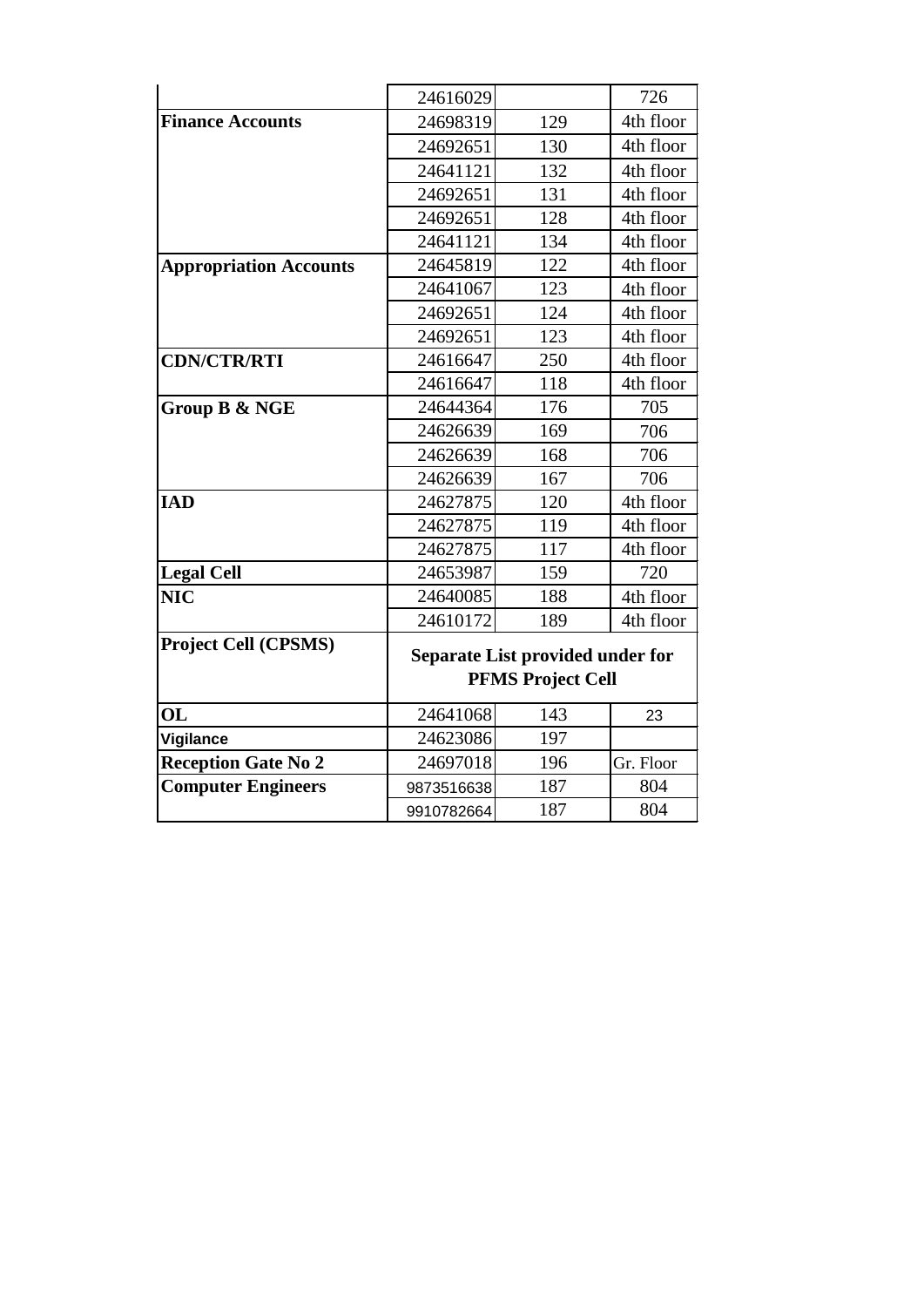#### **rd and 4TH Floor, Shivaji Stadium Annexe Connaught Place, New Delhi – 110 001**

### **CONTACT NO. 011-23343860**

| S No.       | <b>Name &amp; Designation</b>     | <b>ROOM No</b> | Ext. No. | <b>E-mail Addresses</b>  |
|-------------|-----------------------------------|----------------|----------|--------------------------|
| $\mathbf 1$ | Shri S. K. Mathur, Jt. CGA        | <b>B-403</b>   | 304      | s mathur@gov.in          |
|             | <b>Ms. Arvinder Chernalia, PS</b> | $B-415$        | 328      | aru27261@gmail.com       |
| 2           | Ms. Sofia Dahiya, Jt. CGA         | <b>B-404</b>   | 303      | sdahiya@gov.in           |
|             | <b>Ms. Lalita Sharma, PS</b>      | <b>B-415</b>   | 331      | lalitasharma17@yahoo.com |
| 3           | Ms. Jaspal Kaur Pradyot,          | <b>B-401</b>   | 306      | J_pradyot@yahoo.com      |
|             | Dy. CGA                           |                |          |                          |
|             | <b>Ms. Shakti Bala, PS</b>        | <b>B-405</b>   | 322      | shaktibala000@gmail.com  |
| 4           | <b>MS. Parul Gupta, ACGA</b>      | <b>BR-306</b>  | 342      | ca.parulgupt@gmail.com   |
| 5           | Shri Vivekanand, ACGA             | <b>BR-307</b>  | 339      | vivekijs@gmail.com       |

#### **PFMS Project Cell**

| $\mathbf{1}$   | Shri Jagdish Prasad, Sr. AO       | AC-311        | 347 | jagdishprasadsharma1959@gmail |
|----------------|-----------------------------------|---------------|-----|-------------------------------|
|                |                                   |               |     | .com                          |
| $\overline{2}$ | Shri Amit Sanoria, AAO            | AC-310        | 346 | amitsanoria@gmail.com         |
| 3              | Shri Girish Chander Singh,        | AC-310        | 346 | g_c0001@yahoo.com             |
|                | <b>AAO</b>                        |               |     |                               |
| 4              | <b>Shri Dinesh Kumar, AAO</b>     | AC-309        | 345 | cpsms.dinesh@gmail.com        |
| 5              | <b>Shri Arvind Tyagi, AAO</b>     | AC-309        | 345 | Tyagiarvind63@gmail.com       |
| 6              | Shri Sat Narain, Sr. AO           | <b>BC-301</b> | 270 | cpsms.sns@gmail.com           |
| $\overline{z}$ | Shri Rajesh Sharma, Sr. AO        | <b>BC-302</b> | 272 | rajeshshar_1962@yahoo.in      |
| 8              | Shri P.C. Bhatt, Sr. AO           | <b>BC-303</b> | 273 | cpsms.pcb@gmail.com           |
| 9              | <b>Shri Gopal Singh Rawat, AO</b> | <b>BC-304</b> | 274 | cpsms.gsr@gmail.com           |
| 10             | Shri Anil Sachdev, Sr. AO         | <b>BC-305</b> | 300 | asachdev551@gmail.com         |
| 11             | Ms. Harjeet Kaur, Sr. AO          | <b>BC-306</b> | 266 | cpsms_hk@rediffmail.com       |
| 12             | Ms. Meena Swaroop, AAO            | <b>BC-310</b> | 269 | meena.swaroop15@gmail.com     |
| 13             | Ms. Sushma Taneja, Sr. AO         | <b>BC-311</b> | 271 | tanejasushma@yahoo.com        |
| 14             | Ms. Sunita Sharma, Sr. AO         | <b>BC-312</b> | 259 | sunitasharma735@hotmail.com   |
| 15             | Ms. Rajneesh Mittal, Sr. AO       | <b>BC-313</b> | 260 | rmittal126@gmail.com          |
| 16             | Ms.Niti Rastogi, Sr. AO           | <b>BC-314</b> | 262 | nitirastogiii@gmail.com       |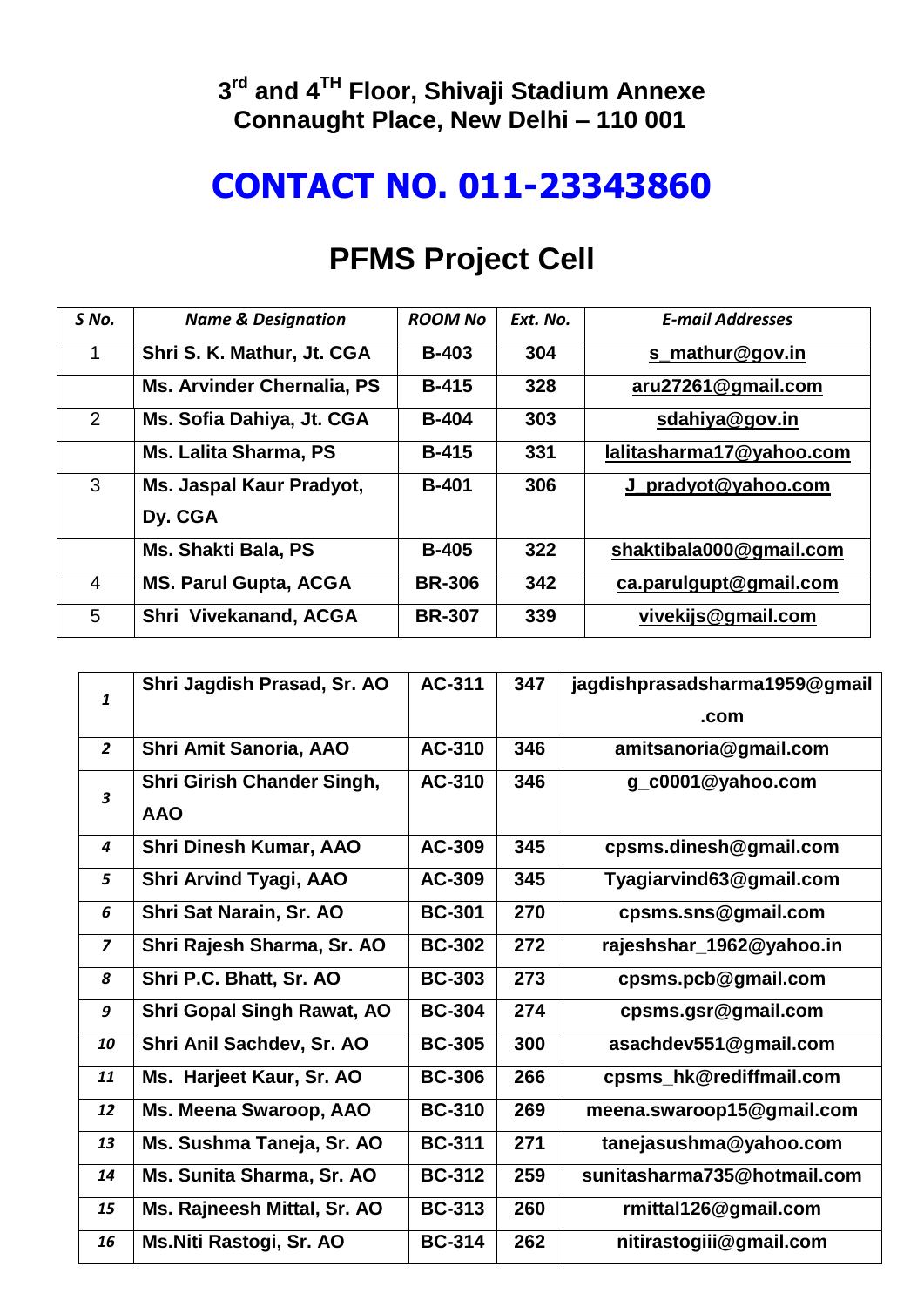| 17 | Ms. Suman Bala, AAO          | <b>BC-316</b> | 263 | sumanrkd@gmail.com           |
|----|------------------------------|---------------|-----|------------------------------|
| 18 | Shri K. Sridharan, Sr. AO    | <b>BC-322</b> | 281 | cpsms.ksri@gmail.com         |
| 19 | Shri S. Francis, Sr. AO      | <b>BC-323</b> | 284 | cpsms.f@gmail.com            |
| 20 | Shri Anirban Sen, Sr. AO     | <b>BC-324</b> | 282 | cgasen@gmail.com             |
| 21 | Shri Vishnu Singh, Sr. AO    | <b>BC-325</b> | 280 | vishnu_php64@yahoo.com       |
| 22 | Shri T.M. Rajan, Sr. AO      | <b>BC-326</b> | 279 | cpsms.tmr@gmail.com          |
| 23 | Shri G D Gaur, Sr. AO        | <b>BC-327</b> | 278 | gdassgaur@gmail.com          |
| 24 | Shri Satyender Singh, Sr. AO | <b>BC-328</b> | 277 | satyendersingh94@yahoo.co.in |

#### **I T Division**

| S. No          | <b>Name &amp; Designation</b> | Ext. | <b>E-mail Addresses</b>        |
|----------------|-------------------------------|------|--------------------------------|
|                |                               | No.  |                                |
| $\mathbf{1}$   | Ms. Sofia Dahiya, Jt. CGA     | 303  | sdahiya@gov.in                 |
| $\overline{2}$ | Shri Hanumaiah K., ACGA       | 313  | hanumaiah.k@gov.in             |
| 3              | Shri Pankaj Kochar, Sr. AO    | 298  | pankaj_kocharhh@rediffmail.com |
| $\overline{4}$ | Shri S P Arora, Sr. AO        | 361  | sparora2206@yahoo.com          |
| 5              | Shri K Krishna Kumar, Sr. AO  | 359  | nair1801@gmail.com             |
| 6              | Shri Anil Kr. Mahendru, AAO   | 295  | anil_mahendru@yahoo.in         |
| $\overline{7}$ | <b>Shri Mukesh Kumar, AAO</b> | 351  | mukesh9397@gmail.com           |
| 8              | Ms. Jyoti Nagpal, AAO         | 356  | njyoti2011@yahoo.com           |
| 9              | Ms. Sudha Sinha, AAO          | 354  | sudhasinha98@yahoo.com         |
| 10             | Ms. Vanita Ghai, AAO          | 353  | vanita_ghai@gmail.com          |
| 11             | Ms. Bharati Tuli, AAO         | 358  | bharti_tuli@rediffmail.com     |
| 12             | Ms. Gayatri, AAO              | 296  | gayatri_98186@yahoo.co.in      |
| 13             | Shri K V Hamza, Sr. AO        | 299  | kvhamza@gmail.com              |
| 14             | Shri Rajeev Kaushik, AAO      | 357  | rajiv.aao.mop@gmail.com        |
| 15             | Ms. Surekha Kumari, AAO       | 355  | surekhaitd123@yahoo.in         |
| 16             | Ms. Seema, Sr. AO             | 297  | seema.m@nic.in                 |
| 17             | Shri Ved Prakash, Sr. AO      | 258  | vprakash_48@yahoo.com          |
| 18             | Ms. Mansha Bagai, AAO         | 236  | bagaim9@gmail.com              |
| 19             | <b>Shri Prem Kumar, AAO</b>   | 237  | anshprem@yahoo.co.in           |
| 20             | Shri Dipak Tripathi, AO       | 269  | dipak1909@gmail.com            |
| 21             | Ms. Rekha Singh, Acctt.       |      | singh.rekha2000@gmail.com      |